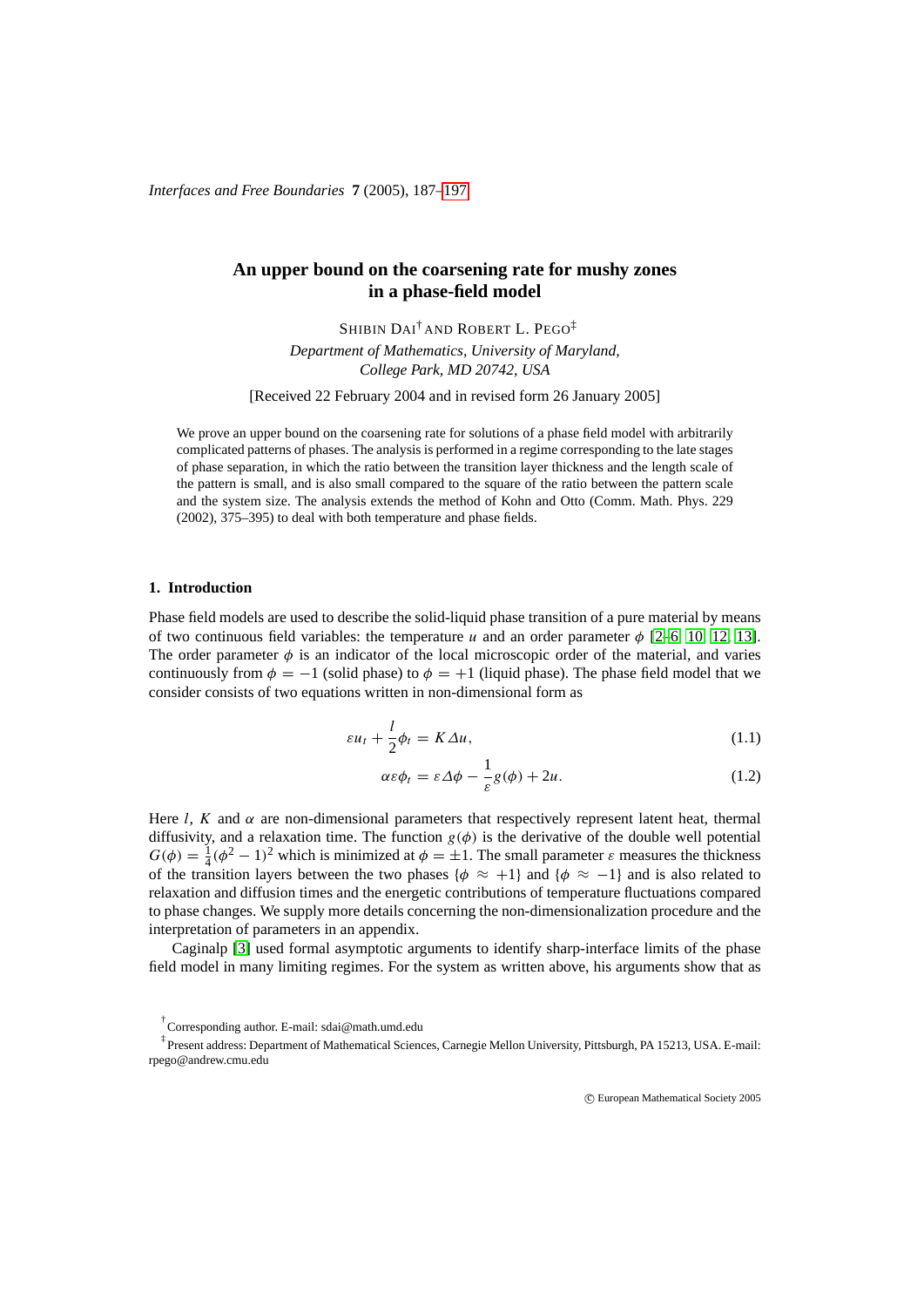#### 188 S. DAI & R. L. PEGO

 $\varepsilon \to 0$ , the sharp-interface limit is the Mullins–Sekerka system

<span id="page-1-1"></span>
$$
\Delta u = 0 \qquad \text{outside } \Gamma(t), \tag{1.3}
$$

$$
[n \cdot \nabla u]_{-}^{+} = -\frac{l}{K}v \qquad \text{on } \Gamma(t), \qquad (1.4)
$$

<span id="page-1-0"></span>
$$
\Delta s \, u = -\sigma \kappa - \alpha \sigma \, v \quad \text{on } \Gamma(t), \tag{1.5}
$$

where  $\Gamma(t) \approx \{x \mid \phi(x, t) = 0\}$  is the interface between the two phases,  $[n \cdot \nabla u]^+$  is the jump of the normal derivative of u across Γ, v is the normal velocity of Γ, κ is the mean curvature of  $\Gamma(t)$ ,  $\Delta s$  is the difference of the entropy between the two phases, and  $\sigma$  is the surface tension.

This sharp-interface model keeps the same form under the scaling

$$
x = \lambda \hat{x}, \quad t = \lambda^3 \hat{t}, \quad \hat{u}(\hat{x}) = \lambda u(x), \quad \hat{\alpha} = \alpha/\lambda.
$$
 (1.6)

In the late stages of phase change processes initiated by spinodal decomposition, or certain heterogeneously nucleated phase changes, the pattern of phases is very complicated, producing on the macroscopic level what are sometimes called "mushy zones." The structure of mushy zones is observed to coarsen in time, with average quantities such as the typical microscopic length scale of the pattern or the power spectrum exhibiting a power-law scaling behavior that is not very well understood [\[1\]](#page-9-1). One type of heuristic argument suggests that coarsening is somehow an asymptotically statistically self-similar process not depending on the fine details of the pattern. Then the scaling [\(1.6\)](#page-1-0) suggests that as the length scale becomes large, the influence of  $\alpha$  can be neglected, and the coarsening rate of the sharp-interface model should be

$$
\hat{L}(t)\sim t^{1/3},
$$

where  $\hat{L}(t)$  is a characteristic length scale of the pattern or distribution of phases. Consequently, we expect the solution of the phase field system to have the same coarsening rate, at least when  $\varepsilon$  is sufficiently small.

One cannot expect all solutions to coarsen, due to the likely presence of fine-scale unstable equilibria for example, and anyway, in the infinite-time limit the system should typically reach a stable equilibrium and stop coarsening. But Kohn and Otto [\[7\]](#page-10-6) have recently introduced a powerful method to obtain rigorous, universally valid *upper bounds* on intermediate-time coarsening rates that have the right power-law nature (see also [\[8,](#page-10-7) [9\]](#page-10-8)). One of the cases treated in [\[7\]](#page-10-6) is the Cahn– Hilliard equation, whose sharp-interface limit is the same Mullins–Sekerka system in [\(1.3\)](#page-1-1)–[\(1.5\)](#page-1-1) with  $\alpha = 0$  (see [\[11\]](#page-10-9) for details). It is our aim in this paper to extend the method of [\[7\]](#page-10-6) to treat the phase-field system  $(1.1)$ – $(1.2)$ , and obtain time-averaged upper bounds on the coarsening rate under physically reasonable assumptions.

We will consider the coarsening dynamics in a large cubic cell  $Q := [0, a]^n \subset \mathbb{R}^n$  and with periodic boundary conditions to avoid boundary effects. As in [\[7\]](#page-10-6), we will always consider volumeaveraged integrals denoted by

$$
\oint f := \frac{1}{\text{vol}(Q)} \int_Q f,
$$

as our goal is to obtain universal bounds independent of the size of  $Q$ . Our bounds will be valid when the transition layer thickness  $\varepsilon$  is small compared to a characteristic length scale  $\tilde{L}$  and the ratio  $\varepsilon/\hat{L} \ll (\hat{L}/a)^2$ , and therefore we are able to consider very complicated patterns of phases when  $\hat{L}(t) \ll a$ .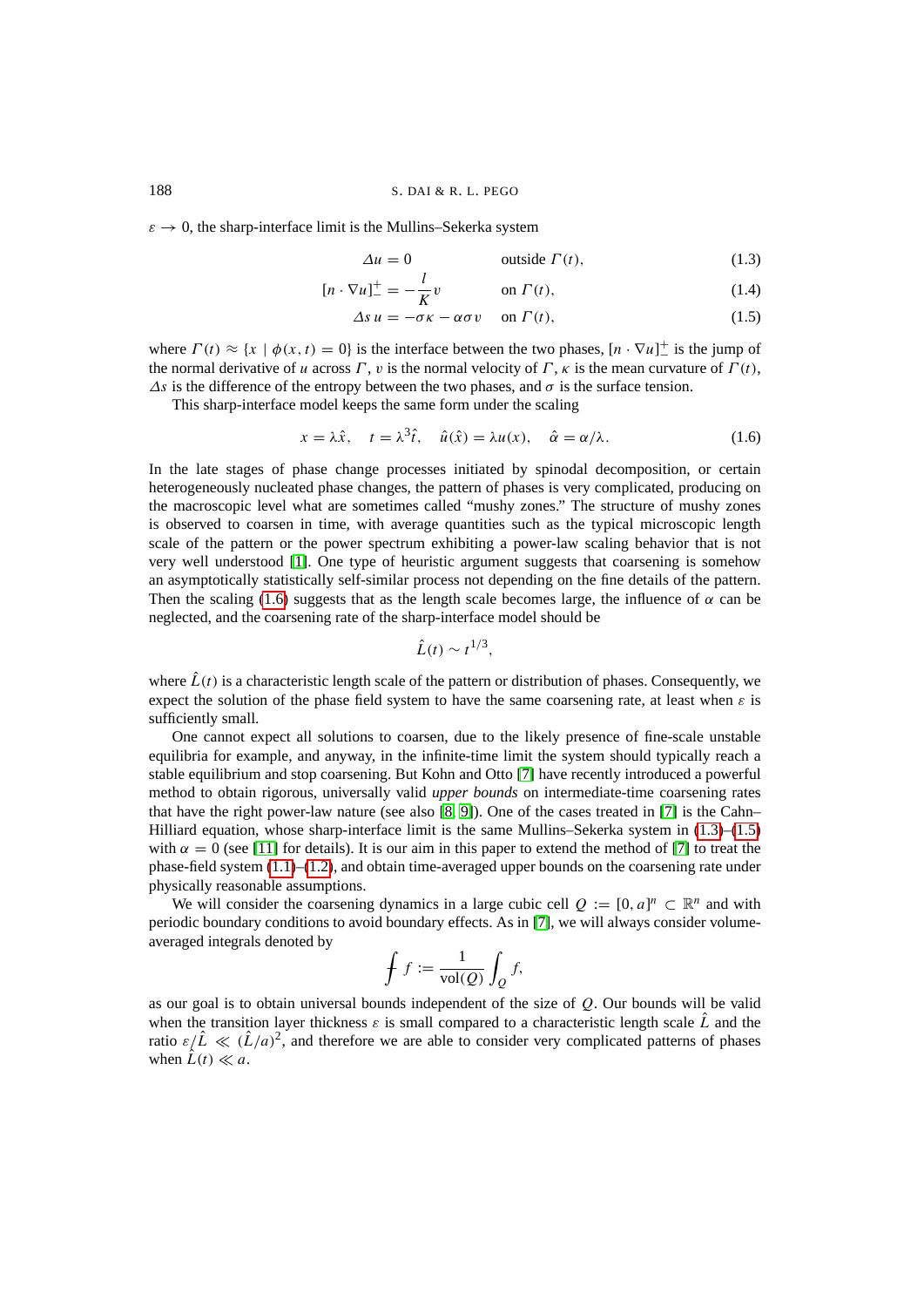As long as the initial values are continuous and  $\varepsilon < \alpha K$ , the initial-value problem for the phase field system  $(1.1)$ – $(1.2)$  is globally well posed and the solution is classical (see [\[2\]](#page-9-0)). By  $(1.1)$  and the periodic boundary condition,

$$
\frac{\mathrm{d}}{\mathrm{d}t} f\left(\varepsilon u + \frac{l}{2}\phi\right) = f\left(\varepsilon u_t + \frac{l}{2}\phi_t\right) = f K \Delta u = 0.
$$

So  $f(\varepsilon u + \frac{1}{2}\phi)$  is conserved, and we will focus on the case  $f(\varepsilon u + \frac{1}{2}\phi) = 0$ , i.e.,

<span id="page-2-0"></span>
$$
\varepsilon \bar{u} + \frac{l}{2} \bar{\phi} = 0,\tag{1.7}
$$

<span id="page-2-1"></span>where  $\bar{u} = f u$  and  $\bar{\phi} = f \phi$ . Hence we only consider those initial data that satisfy [\(1.7\)](#page-2-0). The phase field system  $(1.1)$ – $(1.2)$  dissipates a volume-averaged negative entropy  $S(t)$  (cf. [\[13\]](#page-10-4)), which is defined by

$$
S(t) := \int \left( \frac{\varepsilon}{2} |\nabla \phi|^2 + \frac{1}{\varepsilon} G(\phi) + \frac{2\varepsilon}{l} u^2 \right).
$$
 (1.8)

The time derivative of  $S$  is

$$
\dot{S} = \int \left( \left( -\varepsilon \Delta \phi + \frac{1}{\varepsilon} g(\phi) \right) \phi_t + \frac{4\varepsilon}{l} u u_t \right) \n= \int \left( (2u - \alpha \varepsilon \phi_t) \phi_t + \frac{4}{l} \left( K \Delta u - \frac{l}{2} \phi_t \right) u \right) \n= \int \left( -\frac{4K}{l} |\nabla u|^2 - \alpha \varepsilon \phi_t^2 \right).
$$

So  $\dot{S} \le 0$  and  $S(t)$  is a decreasing function of t. Note that in the sharp-interface limit,  $S(t)$ corresponds to the volume-averaged *area* of the interface between the phases, and so scales as inverse to length (cf. [\[3,](#page-10-5) [6\]](#page-10-1)).

The method of Kohn and Otto involves three key steps. The first is to find a *dissipation relation* that bounds the growth rate of a suitable measure of length scale in terms of the dissipation of a dual quantity, which is negative entropy in this case. Here, as a measure of length scale we will employ the  $H^{-1}$  Sobolev norm of the scaled energy density  $\varepsilon u + \frac{1}{2}\phi$ . We define

$$
L(t) := \left(\int |\nabla v|^2\right)^{1/2},\tag{1.9}
$$

where  $v$  is a periodic function that satisfies

<span id="page-2-2"></span>
$$
\Delta v = \varepsilon u + \frac{l}{2}\phi. \tag{1.10}
$$

By [\(1.7\)](#page-2-0),  $v$  exists and is uniquely determined up to a spatial constant, so  $L$  is well defined. Taking the time derivative of  $L^2(t) = \int |\nabla v|^2$ , we get

$$
L\dot{L} = \oint \nabla v \nabla v_t = \oint (-\Delta v_t) v = \oint \left( -\varepsilon u_t - \frac{l}{2} \phi_t \right) v
$$
  
= 
$$
\oint -K \Delta u v = \oint K \nabla u \nabla v \leq K \left( \oint |\nabla v|^2 \right)^{1/2} \left( \oint |\nabla u|^2 \right)^{1/2}.
$$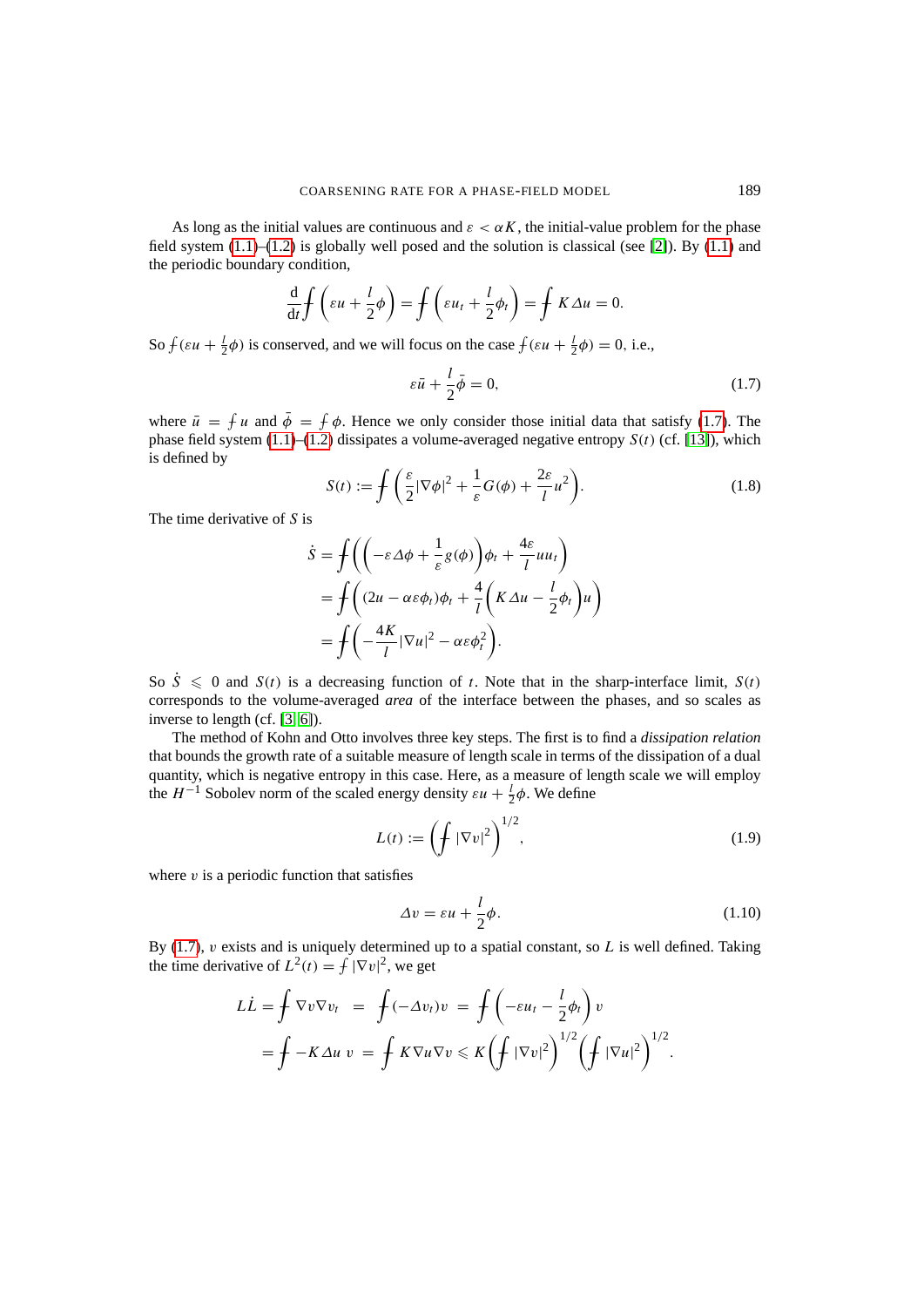So

$$
|\dot{L}| \leqslant K \left( \int |\nabla u|^2 \right)^{1/2} \leqslant K \left( \frac{l}{4K} (-\dot{S}) \right)^{1/2},
$$

that is,

<span id="page-3-1"></span>
$$
|\dot{L}|^2 \leqslant \frac{Kl}{4}(-\dot{S}).\tag{1.11}
$$

This will prove to be the required dissipation relation.

The second key step involves proving an *interpolation inequality*, of the form

<span id="page-3-2"></span><span id="page-3-0"></span>
$$
L(t)S(t) \geqslant C_1,\tag{1.12}
$$

valid under certain conditions for all  $t \ge 0$ . The constant  $C_1 > 0$  depends only on K, l, the dimension of space *n*, and the form of the double-well potential, and does not depend on the domain Q, the parameter  $\varepsilon$  or the size of S and L. We shall find that [\(1.12\)](#page-3-0) is valid under the conditions

$$
\frac{\varepsilon}{\hat{L}} \ll 1, \qquad \frac{\varepsilon}{\hat{L}} \ll \left(\frac{\hat{L}}{a}\right)^2,\tag{1.13}
$$

where  $\hat{L}^{-1}$  is an upper bound for  $S(0)$  and may be regarded as a length scale.

The third step in the Kohn–Otto method is an elementary ODE argument (Lemma 3 in [\[7\]](#page-10-6)). The dissipation relation  $(1.11)$  and the interpolation inequality  $(1.12)$  together with the ODE lemma in [\[7\]](#page-10-6) lead directly to our main result.

THEOREM 1.1 Provided that the conditions [\(1.13\)](#page-3-2) hold, there exist positive constants  $C_2$  and  $C_3$ such that for any solutions  $u(t, x)$  and  $\phi(t, x)$  of the equations [\(1.1\)](#page-0-0) and [\(1.2\)](#page-0-0), if the initial data satisfy [\(1.7\)](#page-2-0) and  $\hat{L}S(0) \leq 1$ , then

<span id="page-3-3"></span>
$$
\int_0^T S(t)^2 dt \geqslant C_2 \int_0^T (t^{-1/3})^2 dt \quad \text{for } T \geqslant C_3 L(0)^3. \tag{1.14}
$$

The constants  $C_2$  and  $C_3$  depend only on K, l, n and the form of the double-well potential G, and not on  $\varepsilon$ ,  $\alpha$ ,  $L(0)$ , or  $S(0)$ .

The estimate [\(1.14\)](#page-3-3) is a time-averaged version of the (unproven) pointwise estimate  $S(t) \geq$  $Ct^{-1/3}$ , which corresponds to an upper bound on the length scale  $1/S(t)$  with the expected powerlaw behavior. Theorem 3.1, adapted from [\[7\]](#page-10-6), provides time-averaged estimates on some other integral combinations of  $S(t)$  and  $L(t)$ . By tracking the constants in the arguments of [\[7\]](#page-10-6), we find  $C_2 = \frac{1}{6}(3m)^{1/3}$  and  $C_3 = 8/(3m)$  where  $m = \min{\frac{1}{4}C_1^2, C_1^4/(Kl)^2}$ .

At this point, it only remains to prove the interpolation inequality [\(1.12\)](#page-3-0).

## **2. The interpolation inequality**

In this section, we will prove the interpolation inequality [\(1.12\)](#page-3-0) under the assumptions indicated above. Define periodic functions w and  $\psi$  such that

<span id="page-3-4"></span>
$$
\Delta w = u - \bar{u} \quad \text{and} \quad \Delta \psi = \phi - \bar{\phi}.
$$
 (2.1)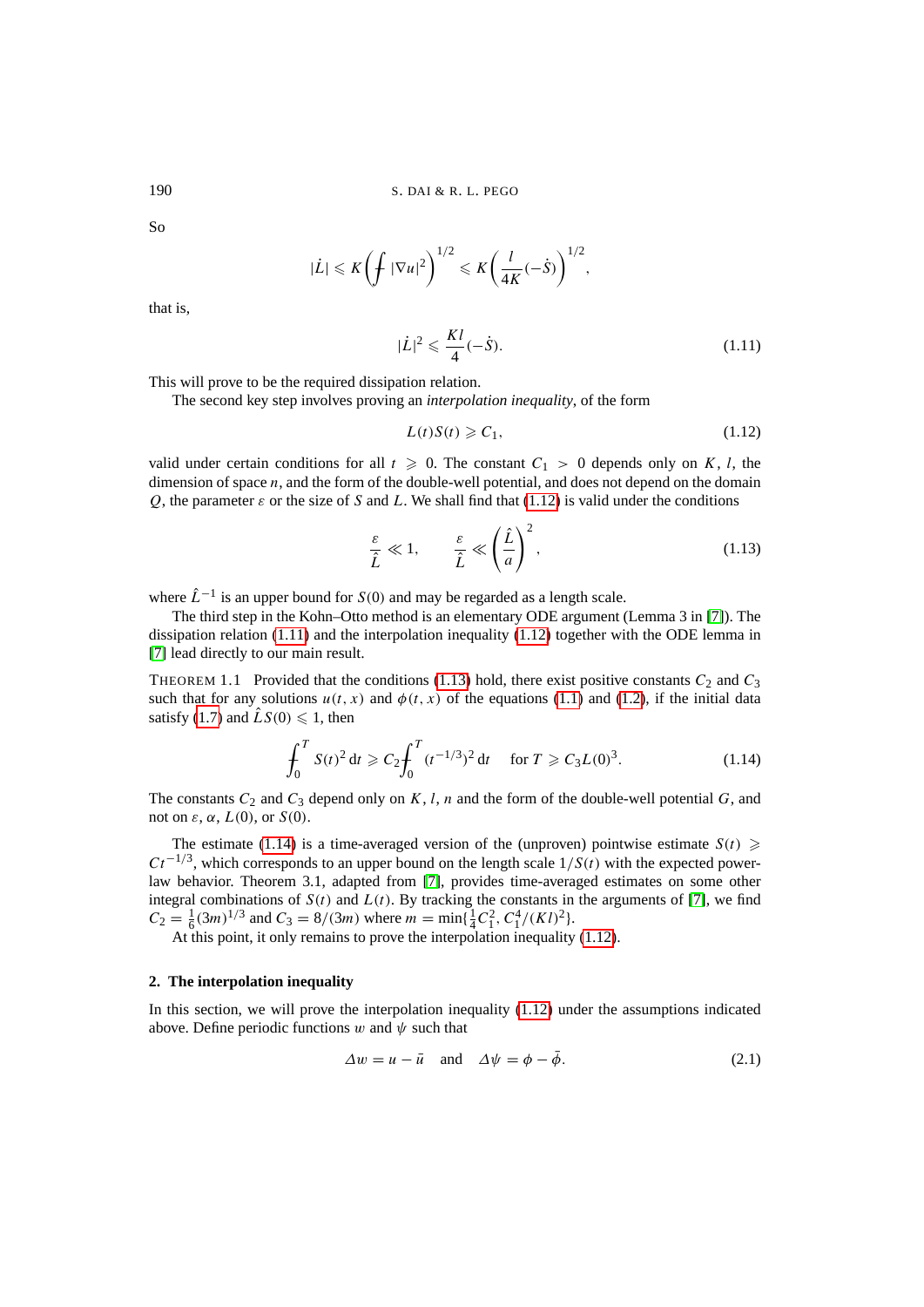w and  $\psi$  are determined up to a spatial constant, which we fix by requiring  $\bar{w} = 0$ ,  $\bar{\psi} = 0$ . By [\(1.8\)](#page-2-1) we have

$$
\oint \frac{2\varepsilon}{l} u^2 \leqslant S,\tag{2.2}
$$

so we get

$$
\left(\oint |u - \bar{u}|^2\right)^{1/2} \leqslant \left(\oint u^2\right)^{1/2} \leqslant \sqrt{\frac{l}{2\varepsilon}}\sqrt{S}.\tag{2.3}
$$

The periodicity of w guarantees that  $\int \nabla w = 0$ . By Poincaré's inequality, together with an integration by parts justified by the periodicity of  $w$ ,

$$
\left(\oint |\nabla w|^2\right)^{1/2} \leq C a \left(\oint \sum_{i,j} \left|\frac{\partial^2 w}{\partial x_i \partial x_j}\right|^2\right)^{1/2} = C a \left(\oint |\Delta w|^2\right)^{1/2}
$$

$$
= C a \left(\oint |u - \bar{u}|^2\right)^{1/2} \leq C a \sqrt{\frac{l}{2\varepsilon}} \sqrt{S},\tag{2.4}
$$

where  $C$  is a positive constant which depends only on the dimension of space.

By [\(2.1\)](#page-3-4) and [\(1.7\)](#page-2-0),

<span id="page-4-0"></span>
$$
\Delta\left(\varepsilon w + \frac{l}{2}\psi\right) = \varepsilon(u - \bar{u}) + \frac{l}{2}(\phi - \bar{\phi}) = \varepsilon u + \frac{l}{2}\phi.
$$
 (2.5)

Comparing  $(2.5)$  with  $(1.10)$ , we get

$$
L(t) = \left(\int \left| \varepsilon \nabla w + \frac{l}{2} \nabla \psi \right|^2 \right)^{1/2}
$$
  
\n
$$
\geq \frac{l}{2} \left(\int |\nabla \psi|^2 \right)^{1/2} - \varepsilon \left(\int |\nabla w|^2 \right)^{1/2}
$$
  
\n
$$
\geq \frac{l}{2} \left(\int |\nabla \psi|^2 \right)^{1/2} - C a \sqrt{\frac{l \varepsilon}{2}} S^{1/2},
$$

so

$$
L(t)S(t) \geq \frac{1}{2} \left( \int |\nabla \psi|^2 \right)^{1/2} \int \left( \frac{\varepsilon}{2} |\nabla \phi|^2 + \frac{1}{\varepsilon} G(\phi) \right) - C a \sqrt{\frac{l \varepsilon}{2}} S^{3/2}.
$$

Let us now define

$$
L_1(t) = \left(\int |\nabla \psi|^2\right)^{1/2},\tag{2.6}
$$

$$
S_1(t) = \int \left(\frac{\varepsilon}{2} |\nabla \phi|^2 + \frac{1}{\varepsilon} G(\phi)\right).
$$
 (2.7)

Then

<span id="page-4-1"></span>
$$
L(t)S(t) \geq \frac{l}{2}L_1S_1 - Ca\sqrt{\frac{l\varepsilon}{2}} S^{3/2}.
$$
 (2.8)

<span id="page-4-2"></span>Now it is time to prove the interpolation inequality relating  $L(t)$  and  $S(t)$ .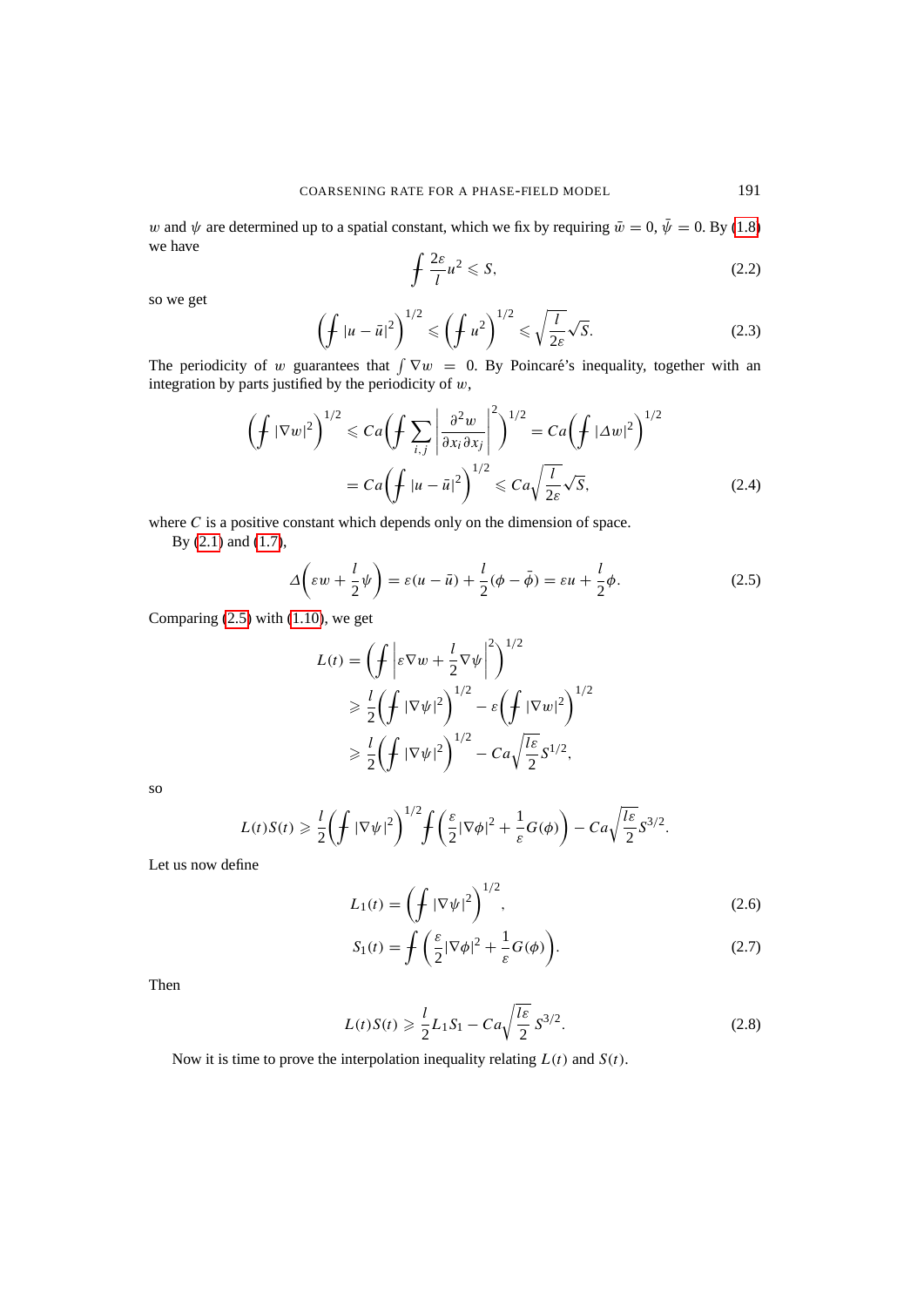LEMMA 2.1 Given any constant  $M > 0$ , provided  $\varepsilon_0 M$  and  $\varepsilon_0 a^2 M^3$  are sufficiently small, there exists a positive constant  $C_1$  such that whenever  $0 < \varepsilon < \varepsilon_0$  and  $S(0) < M$ , we have

<span id="page-5-2"></span>
$$
L(t)S(t) \geqslant C_1 \quad \text{for all } t \geqslant 0. \tag{2.9}
$$

*Proof.* The proof is similar to that of Lemma 1 in [\[7\]](#page-10-6). But our length scales  $L_1$  and L are different from that in [\[7\]](#page-10-6) and need a somewhat different treatment. For the sake of completeness and since we want to track every constant, especially the parameter  $\varepsilon$ , we reproduce every detail here.

Since  $1 = (1 - \phi^2) + \phi^2$ , and

<span id="page-5-1"></span>
$$
\oint (1 - \phi^2) \leqslant \left( \oint (1 - \phi^2)^2 \right)^{1/2} \leqslant (4\varepsilon S_1)^{1/2},\tag{2.10}
$$

the remaining work is to estimate  $\oint \phi^2$  in terms of  $L_1$ ,  $S_1$  and S.

Next, we will use the Modica–Mortola inequality. Define

$$
W(\phi) = \int_0^{\phi} |1 - t^2| \, \mathrm{d}t. \tag{2.11}
$$

We have

$$
\frac{\partial W}{\partial \phi} = |1 - \phi^2| = 2\sqrt{G(\phi)},
$$

so

$$
\int |\nabla(W(\phi))| = \int |\nabla \phi| \frac{\partial W}{\partial \phi} \le \int \left(\frac{\varepsilon}{2} |\nabla \phi|^2 + \frac{1}{2\varepsilon} \left| \frac{\partial W}{\partial \phi} \right|^2 \right) \le 2S_1.
$$
 (2.12)

We will use a smooth mollifier  $\rho$  which is radially symmetric, non-negative and supported in the unit ball with  $\int_{\mathbb{R}^n} \rho = 1$ . Let the subscript  $\delta$  denote the convolution with the kernel

<span id="page-5-0"></span>
$$
\frac{1}{\delta^n}\rho\left(\frac{\cdot}{\delta}\right).
$$

The parameter  $\delta$  will be optimized later. We split  $\oint \phi^2$  into two parts:

$$
\oint \phi^2 \leqslant 2 \oint (\phi - \phi_\delta)^2 + 2 \oint \phi_\delta^2. \tag{2.13}
$$

Noting that

$$
|\phi_1 - \phi_2|^2 \leq 8|W(\phi_1) - W(\phi_2)|
$$

for all  $\phi_1$  and  $\phi_2$ , we get the following estimate for the first term of [\(2.13\)](#page-5-0):

$$
2\oint (\phi - \phi_{\delta})^2 \leq 2 \sup_{|h| \leq \delta} \oint (\phi(x) - \phi(x+h))^2 dx
$$
  
\n
$$
\leq 16 \sup_{|h| \leq \delta} \oint |W(\phi(x)) - W(\phi(x+h))| dx
$$
  
\n
$$
\leq 16\delta \oint |\nabla (W(\phi))| \leq 32\delta S_1.
$$
\n(2.14)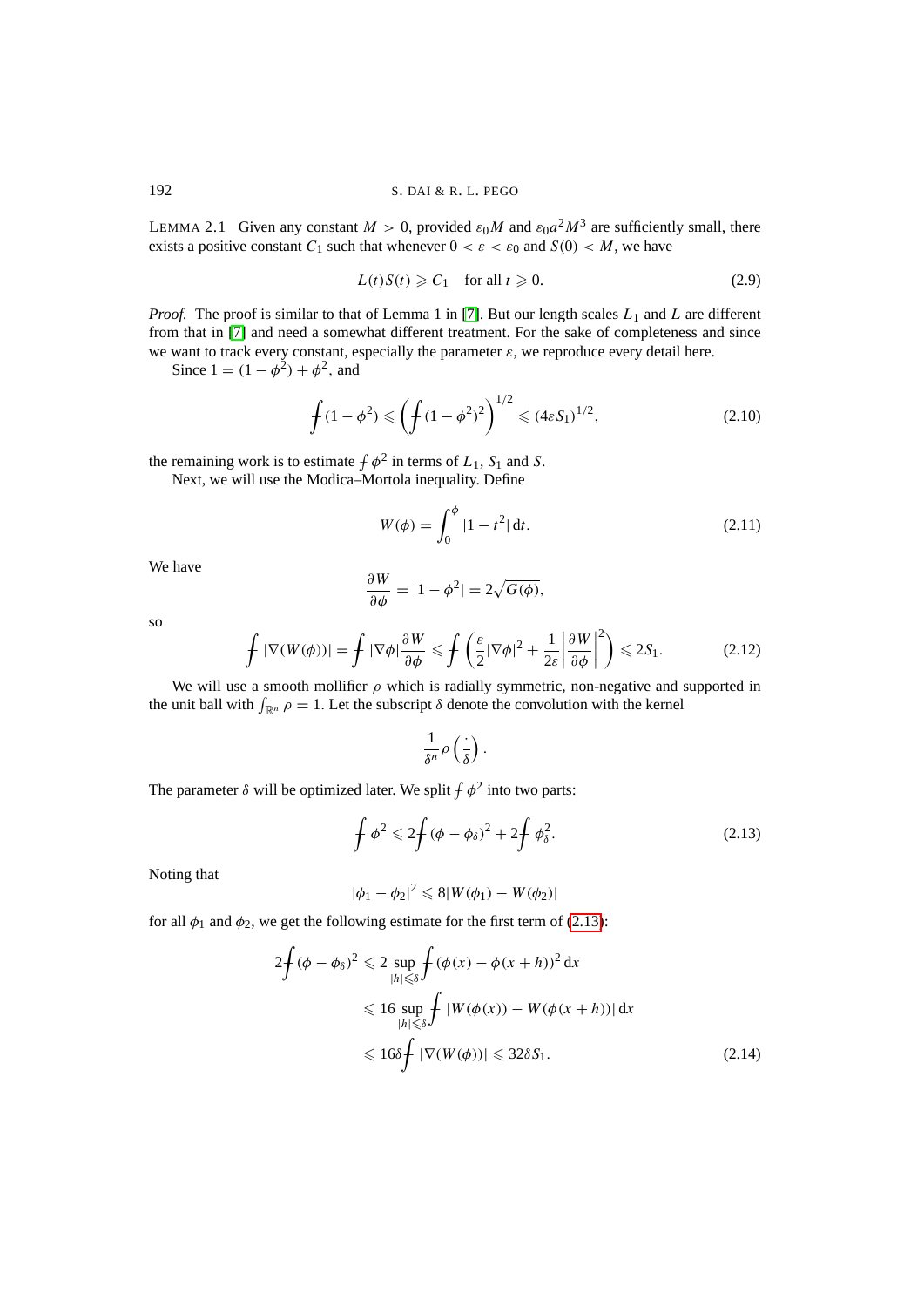For the second term of [\(2.13\)](#page-5-0), we need to deal with large and small values of  $|\phi_{\delta}|$ :

<span id="page-6-0"></span>
$$
\oint \phi_{\delta}^2 = \oint (\phi_{\delta}^2 - \min{\{\phi_{\delta}^2, 4\}}) + \oint \min{\{\phi_{\delta}^2, 4\}}.
$$
\n(2.15)

Since  $F(\phi) := \phi^2 - \min{\lbrace \phi^2, 4 \rbrace}$  is convex in  $\phi$ , by Jensen's inequality and the fact that  $\int \rho(y) dy$  $= 1$ ,

$$
F(\phi_{\delta}(x)) = F\left(\int \rho(y)\phi(x-\delta y) \,dy\right) \leqslant \int \rho(y)F(\phi(x-\delta y)) \,dy.
$$

So the first term of [\(2.15\)](#page-6-0) is

$$
\int (\phi_{\delta}^2 - \min{\lbrace \phi_{\delta}^2, 4 \rbrace}) \le \int \int \rho(y) F(\phi(x - \delta y)) \, dy \, dx
$$
\n
$$
= \int \rho(y) \int [\phi^2(x - \delta y) - \min{\lbrace \phi^2(x - \delta y), 4 \rbrace}] \, dx \, dy
$$
\n
$$
= \int (\phi^2(x) - \min{\lbrace \phi^2(x), 4 \rbrace}) \, dx
$$
\n
$$
\le \int \frac{1}{2} (1 - \phi^2)^2 \le 2\varepsilon S_1.
$$
\n(2.16)

For the second term of [\(2.15\)](#page-6-0), we have

$$
\oint \min\{\phi_\delta^2, 4\} \leqslant 2 \oint |\phi_\delta|. \tag{2.17}
$$

We know that

$$
\int |\phi_{\delta}| = \sup \left\{ \int \phi_{\delta}(x) \zeta(x) dx : \zeta \text{ is } Q \text{-periodic and } |\zeta(x)| \leq 1 \text{ a.e.} \right\}.
$$

For any ζ that is *Q*-periodic and  $|\zeta(x)| \leq 1$  a.e.,

$$
\zeta_{\delta}(x) = \int \frac{1}{\delta^n} \rho\left(\frac{x-y}{\delta}\right) \zeta(y) \, dy.
$$

So

$$
\nabla \zeta_\delta(x) = \frac{1}{\delta} \int \frac{1}{\delta^n} \nabla \rho \left( \frac{x - y}{\delta} \right) \zeta(y) \, dy = \frac{1}{\delta} \int \nabla \rho(y) \zeta(x - \delta y) \, dy,
$$

and hence

$$
\sup |\nabla \zeta_\delta| \leqslant \beta \frac{1}{\delta} \sup |\zeta| \leqslant \beta \frac{1}{\delta},
$$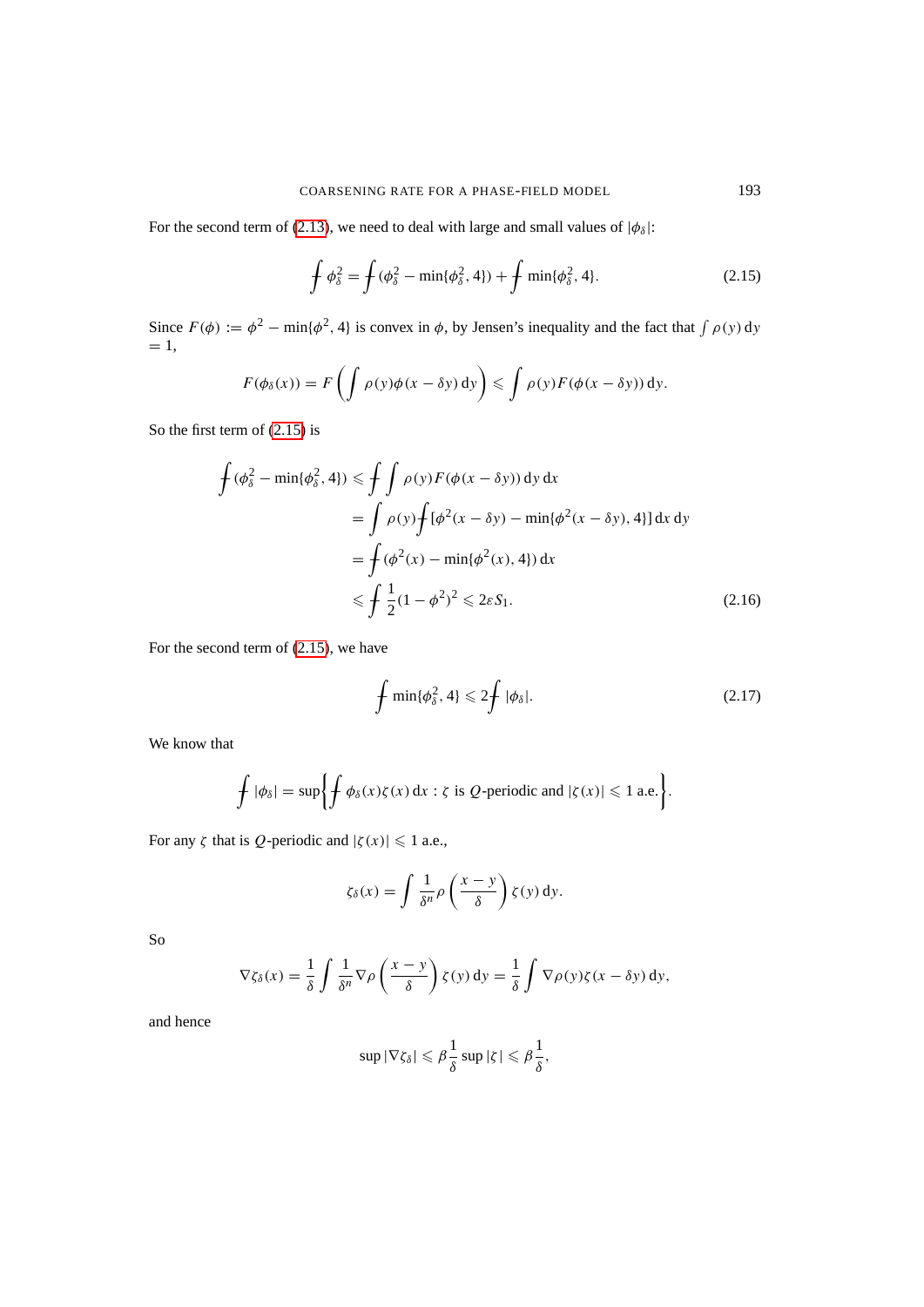where  $\beta = \int |\nabla \rho|$ . Therefore

$$
\oint \phi_{\delta}(x)\zeta(x) dx = \oint \phi(x)\zeta_{\delta}(x)
$$
\n
$$
= \oint \left(\Delta\psi - \frac{2\varepsilon}{l}\bar{u}\right)\zeta_{\delta}(x) \quad \text{(by (2.1) and (1.7))}
$$
\n
$$
= -\oint \nabla\psi \nabla\zeta_{\delta}(x) dx - \frac{2\varepsilon}{l}\bar{u}\int \zeta_{\delta}
$$
\n
$$
\leq \left(\oint |\nabla\psi|^2\right)^{1/2} \left(\oint |\nabla\zeta_{\delta}|^2\right)^{1/2} + \frac{2\varepsilon}{l}|\bar{u}|\int |\zeta_{\delta}|
$$
\n
$$
\leq \frac{\beta}{\delta}L_1 + \sqrt{\frac{2\varepsilon S}{l}}. \tag{2.18}
$$

Taking supremum over all such  $\zeta$ , we get

$$
\oint |\phi_{\delta}| \leq \frac{\beta}{\delta} L_1 + \sqrt{\frac{2\varepsilon S}{l}}.
$$
\n(2.19)

Combining these estimates, we get

$$
\oint \phi^2 \leqslant 32\delta S_1 + 4\varepsilon S_1 + 4\frac{\beta}{\delta} L_1 + 4\sqrt{\frac{2\varepsilon S}{l}}.\tag{2.20}
$$

Since  $\delta$  is arbitrary, we minimize the right hand side over all  $\delta > 0$  and get

$$
\oint \phi^2 \leqslant 16\sqrt{2\beta}\sqrt{L_1S_1} + 4\epsilon S_1 + 4\sqrt{\frac{2\epsilon S}{l}}.\tag{2.21}
$$

Combining this estimate with [\(2.10\)](#page-5-1), we obtain

$$
1 \leqslant 16\sqrt{2\beta}\sqrt{L_1S_1} + 4\varepsilon S_1 + 4\sqrt{\frac{2\varepsilon S}{l}} + \sqrt{4\varepsilon S_1}.\tag{2.22}
$$

Now, since S is a decreasing function of t and  $S_1(t) \le S(t)$  for all  $t > 0$ , we have

$$
S_1(t) \leqslant S(t) \leqslant M \quad (t > 0).
$$

Provided  $\varepsilon_1 M$  is sufficiently small (depending only on l), we have

$$
4\varepsilon S_1 + 4\sqrt{\frac{2\varepsilon S}{l}} + \sqrt{4\varepsilon S_1} < \frac{1}{2} \quad (0 < \varepsilon \leq \varepsilon_1),
$$
\n
$$
16\sqrt{2\beta}\sqrt{L_1 S_1} \geq \frac{1}{2},
$$

and hence

so

$$
L_1 S_1 \geqslant \hat{C}_1,\tag{2.23}
$$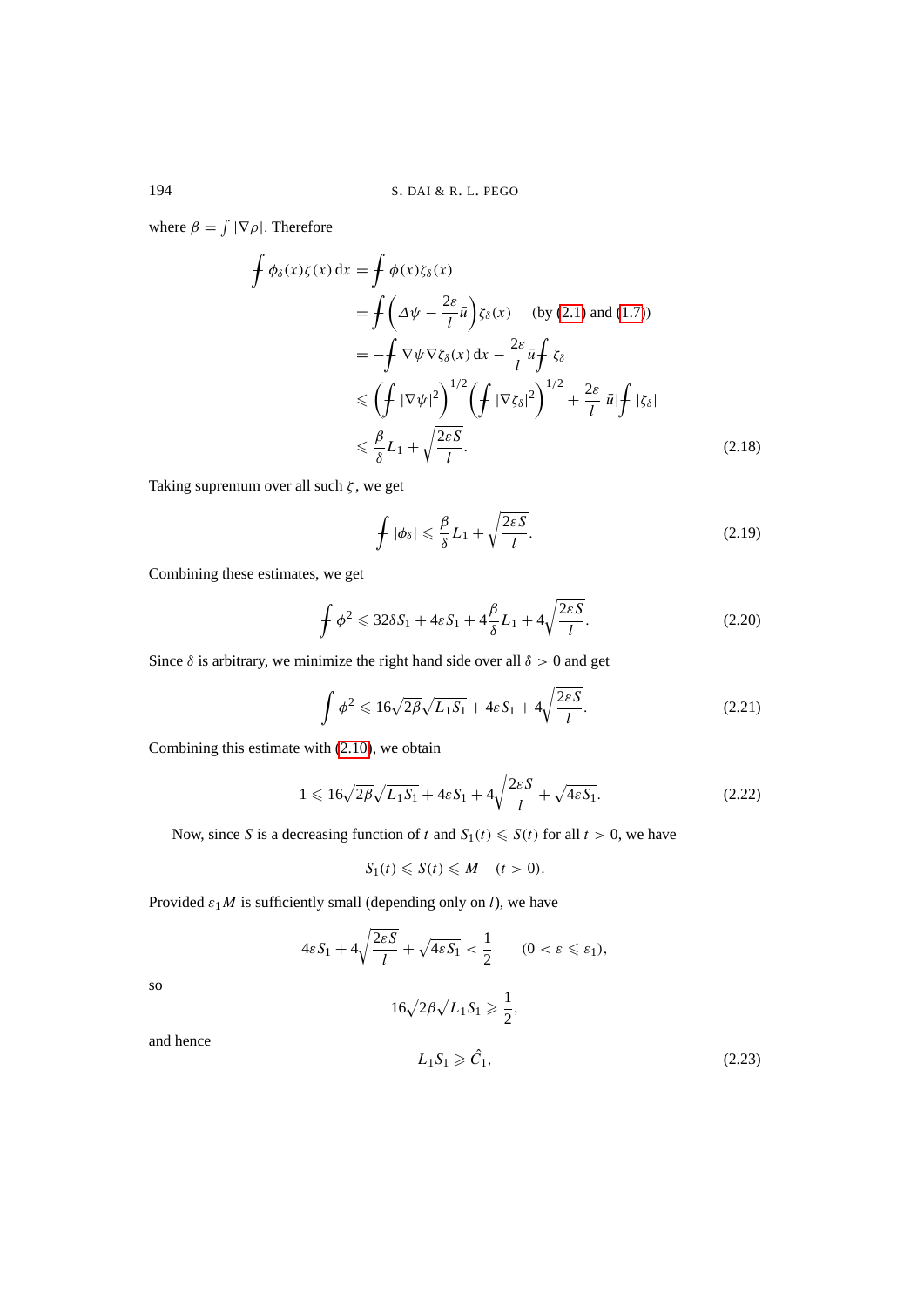where  $\hat{C}_1 = 1/(2048\beta)$ . On the other hand, provided  $\varepsilon_2 M \cdot (aM)^2$  is sufficiently small (depending only on  $l$  and  $n$ ), we have

$$
Ca\sqrt{\frac{l\varepsilon}{2}}S^{3/2} \leq \frac{l}{4}\hat{C}_1 \quad (0 < \varepsilon \leq \varepsilon_2, \ t > 0). \tag{2.24}
$$

Let  $\varepsilon_0 = \min\{\varepsilon_1, \varepsilon_2\}$  and  $C_1 = \frac{l}{4}\hat{C}_1$ . By [\(2.8\)](#page-4-1),

$$
L(t)S(t) \ge \frac{l}{2}L_1(t)S_1(t) - Ca\sqrt{\frac{l\varepsilon}{2}}S^{3/2} \ge C_1 \quad (0 < \varepsilon \le \varepsilon_0, \ t > 0). \tag{2.25}
$$

#### **3. Upper bounds**

Applying the ODE argument of [\[7\]](#page-10-6) without change, we get the main result.

THEOREM 3.1 Under the assumptions of Lemma [2.1,](#page-4-2) for any  $0 \le \theta \le 1$  and  $0 < r < 3$  satisfying  $\theta r > 1$  and  $(1 - \theta)r < 2$ , there exist positive constants  $C_2$  and  $C_3$ , depending only on K, l,  $\theta$ , r and the dimension of space, such that for all  $0 < \varepsilon \leq \varepsilon_0$ ,

$$
\int_0^T S^{\theta r} L^{-(1-\theta)r} dt \geqslant C_2 \int_0^T (t^{-1/3})^r dt \quad \text{if } T \geqslant C_3 L(0)^3. \tag{3.1}
$$

*Proof.* The inequalities [\(1.11\)](#page-3-1) and [\(2.9\)](#page-5-2) give us

$$
(\dot{L})^2 \leqslant \frac{Kl}{4}(-\dot{S}) \quad \text{and} \quad LS \geqslant C_1 \quad (0 < \varepsilon \leqslant \varepsilon_0, \ t > 0).
$$

The theorem is then an immediate consequence of Lemma 3 in [\[7\]](#page-10-6). In particular, we obtain [\(1.14\)](#page-3-3) by choosing  $\theta = 1, r = 2$ .

# **Appendix**

To help clarify what physical conditions yield the system  $(1.1)$ – $(1.2)$ , we briefly discuss the nondimensionalization procedure here. We begin from a dimensional version of the standard phase field system, derived following [\[12\]](#page-10-3). We start with a bulk free energy density  $f$  at the phase transition temperature  $T_0$  given by

$$
f(T_0, \phi) = \beta_0 G(\phi) = \frac{\beta_0}{4} (\phi^2 - 1)^2,
$$
 (A.1)

and bulk energy density given in terms of temperature T and order parameter  $\phi$  by

$$
e(T, \phi) = c_0 T + b_0 \phi. \tag{A.2}
$$

Here  $c_0$  is heat capacity and  $2b_0$  is latent heat. The thermodynamic relation  $\partial(f/T)/\partial(1/T) = e$ yields

$$
f(T, \phi) = c_0 T \log \frac{T_0}{T} + b_0 \phi \left( 1 - \frac{T}{T_0} \right) + \beta_0 \frac{T}{T_0} G(\phi).
$$
 (A.3)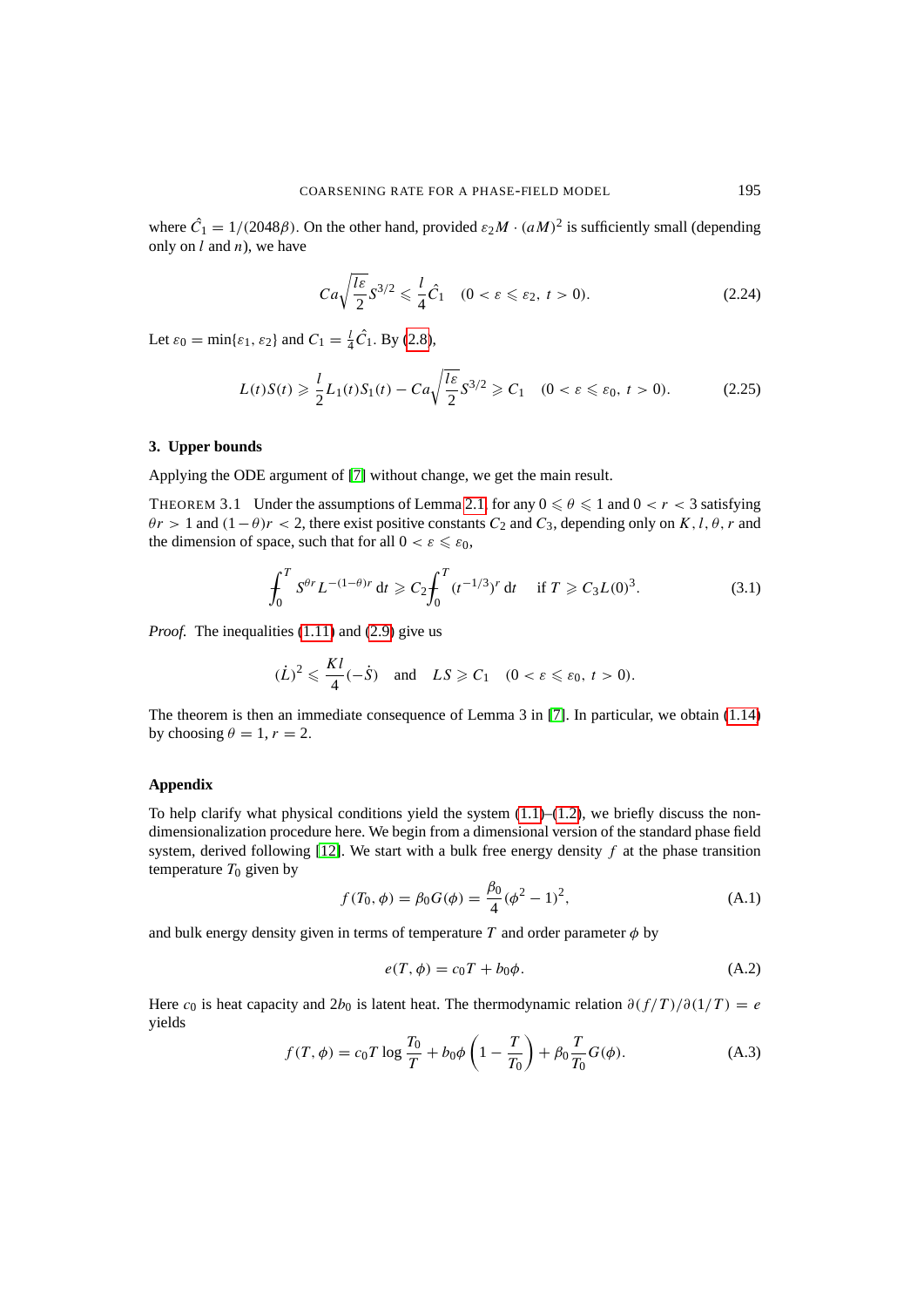#### 196 S. DAI & R. L. PEGO

The phase field system obtained from the kinetic derivation of [\[13\]](#page-10-4), after linearizing the contribution of temperature to the phase-field evolution equation, is

$$
c_0 T_t + b_0 \phi_t = K_0 \Delta T, \tag{A.4}
$$

$$
\alpha_0 \phi_t = \kappa_0 \Delta \phi - \frac{\beta_0}{T_0} G'(\phi) + \frac{b_0}{T_0^2} (T - T_0). \tag{A.5}
$$

Here  $K_0$  is the heat conductivity, and  $\alpha_0$  and  $\kappa_0$  can be determined from the quantities

$$
x_1 = \left(\frac{\kappa_0 T_0}{\beta_0}\right)^{1/2}, \qquad t_r = \frac{\alpha_0 T_0}{\beta_0}, \tag{A.6}
$$

which respectively represent a domain wall thickness and a relaxation time for the phase field. For the system in this form, a Lyapunov function is the quantity

$$
S_0 = \int_{Q} \left( \frac{1}{2} \kappa_0 |\nabla \phi|^2 + \frac{\beta_0}{T_0} G(\phi) + \frac{c_0}{2T_0^2} (T - T_0)^2 \right), \tag{A.7}
$$

which has dimensions of entropy, but is not identical to the (negative) entropy involved in the kinetic derivation of [\[13\]](#page-10-4) due to the linearization step mentioned.

We non-dimensionalize according to

$$
T - T_0 = u_0 \hat{u}, \qquad x = x_0 \hat{x}, \qquad t = t_0 \hat{t}, \tag{A.8}
$$

where  $u_0$ ,  $x_0$ ,  $t_0$  represent typical temperature fluctuation, length and time scales, respectively. One then obtains the system  $(1.1)$ – $(1.2)$  under the conditions that

$$
\varepsilon = \frac{x_1}{x_0} = \sqrt{\frac{t_r}{\alpha t_0}} = \frac{b_0 u_0}{2\beta_0 T_0} = \frac{l}{2} \frac{c_0 u_0}{b_0} = K \frac{c_0 x_0^2}{K_0 t_0}.
$$
 (A.9)

These relations make clear the conditions under which the parameter  $\varepsilon$  is small while l, K, and  $\alpha$  remain order one quantities: the domain wall thickness and phase relaxation time should be small compared to typical length and time scales; energetic contributions of temperature fluctuations should be small compared to those of phase changes; and the time scale  $t_0$  should be long compared to the heat diffusion time  $t_D = x_0^2 c_0/K_0$ .

#### **Acknowledgements**

This material is based upon work supported by the National Science Foundation under grant DMS 03-05985.

### **REFERENCES**

- <span id="page-9-1"></span>1. BOETTINGER, W. J., WARREN, J. A., BECKERMANN, C., & KARMA, A. Phase-field simulation of solidification. *Ann. Rev. Mater. Res.* **32** (2002), 163–194.
- <span id="page-9-0"></span>2. CAGINALP, G. An analysis of a phase field model of a free boundary. *Arch. Rat. Mech. Anal.* **92** (1986), 205–245. [Zbl 0608.35080](http://www.emis.de:80/cgi-bin/zmen/ZMATH/en/quick.html?first=1&maxdocs=20&type=html&an=0608.35080&format=complete) [MR 0816623](http://www.ams.org/mathscinet-getitem?mr=0816623)